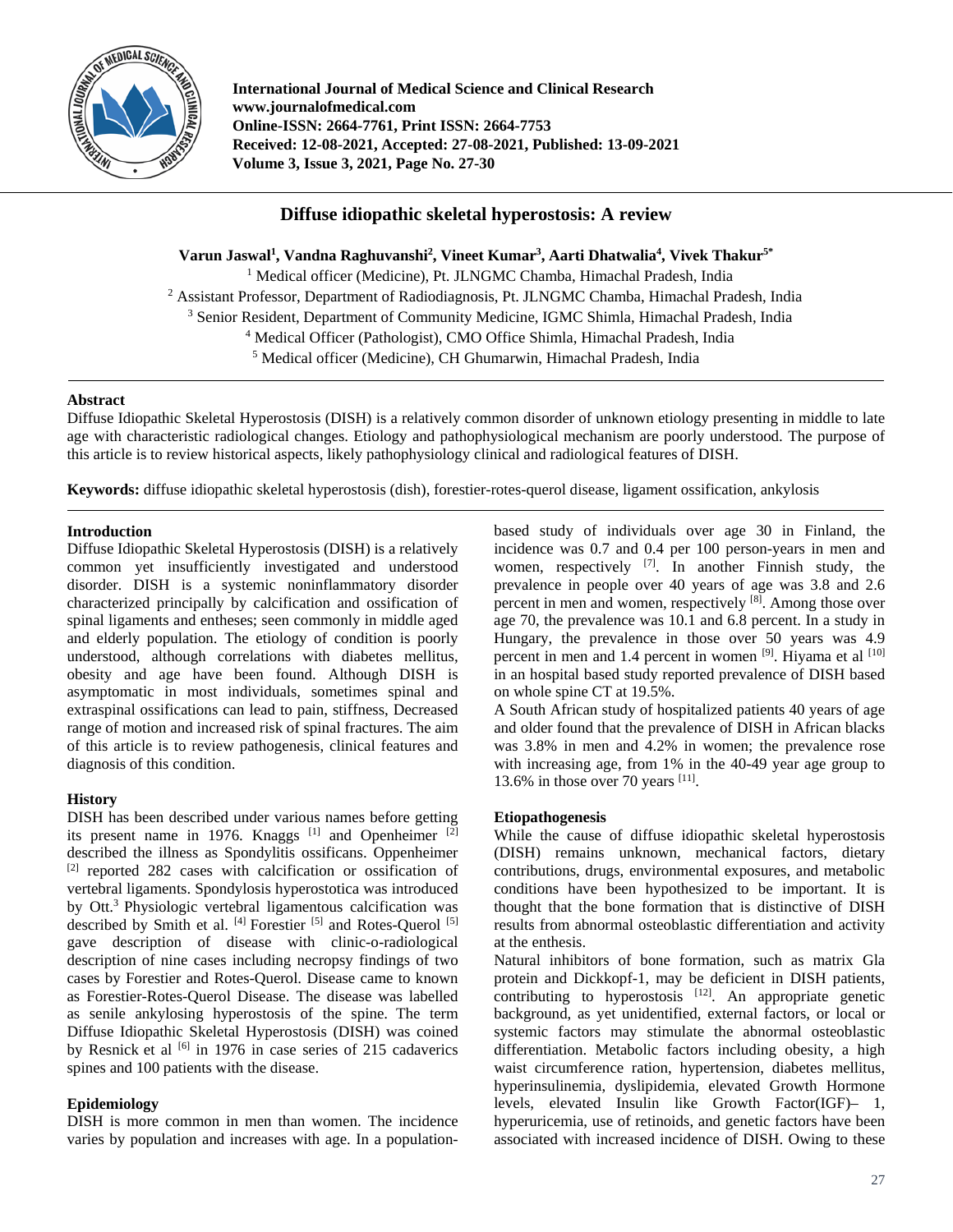metabolic derangements, patients with DISH have an increased likelihood of being affected by metabolic syndrome and an increased risk for the development of coronary artery disease and stroke [13].

#### **Clinical features**

Clinical manifestations of DISH can be from asymptomatic disease to dorsolumbar pain with morning stiffness and reduced range of motion. Patients may have pain involving large and small joints and peripheral entheses such as heel, Achilles tendon, shoulder, patella and olecranon. Ossification and large osteophytes may result in spinal stenosis and spinal stiffening increasing risk of fractures. Severe complications in the form of dysphagia, hoarseness and myelopathy may occur due to involvement of cervical spine.

Thoracic spine involvement is characteristic which differentiates it from spinal osteoarthritis in which thoracic spine involvement is uncommon or late. Preserved intervertebral height is also uncommon in osteoarthritis as seen in DISH.

## **Radiological features**

The hallmarks of DISH are radiographic abnormalities. DISH is characterized on imaging by the ossification of paravertebral ligaments and peripheral entheses. The characteristic finding in thoracic spine is flowing linear calcification and ossification along the anterolateral aspects of the vertebral bodies that is continuous across the disc space. (Image 1) This type of flowing calcification is less commonly observed in other areas of spine. Ossification of posterior spinal ligament is unusual in DISH.

Extra spinal involvement of entheses is commonly seen in DISH. Radiographic changes in the appendicular skeleton are often symmetric. The following findings have been noted:

- **Pelvic and hip involvement includes bony proliferation** (also called whiskering), ligament ossification, and periarticular osteophytes. (Image 2)
- Knees can be involved at the patella, at the insertion of the ligaments, and at the tibial tuberosity. (Image 3)
- Ankles and feet can have bony excrescences over the dorsal surface of the talus, the dorsal and medial tarsal navicular, the lateral and plantar aspects of the cuboid, and the base of the fifth metatarsal.
- Shoulder involvement includes bony irregularity along the deltoid tuberosity, the inferior glenoid, and the inferior distal clavicle, as well as calcification and ossification of the coracoclavicular ligament.
- Hand changes include broadening and arrow heading of the phalangeal tufts, enlarged sesamoid bones, thickened cortical width of tubular bones, exostoses, new bone in the joint capsule, and striking proximal phalangeal enthesopathy.
- Bone density is increased in DISH due to the artifact resulting from measurement in areas with substantial osteophytosis.

# **Laboratory findings**

There are no consistent laboratory abnormalities that are associated with DISH. The following are either normal or nondiagnostic: complete blood counts; erythrocyte

sedimentation rate; serum levels of calcium, phosphorus, growth hormone, liver enzymes, parathyroid hormone, and fluoride; and the serum protein electrophoresis. The frequency of human leukocyte antigen (HLA)-B27 is not increased.

## **Diagnostic criteria**

| Criteria of Resnick and Niwayama <sup>[6]</sup>                 |
|-----------------------------------------------------------------|
| 1. The presence of flowing calcification and ossification       |
| along the anterolateral aspect of at least four contiguous      |
| vertebral bodies with or without associated localized pointed   |
| excrescences at the intervening vertebral body-intervertebral   |
| disc junctions.                                                 |
| 2. The presence of relative preservation of intervertebral disc |
| height in the involved vertebral segment and the absence of     |
| extensive radiographic changes of "degenerative" disc           |
| disease, including vacuum phenomena and vertebral body          |
| marginal sclerosis.                                             |
| 3. The absence of apophyseal joint bony ankylosis and           |
| sacroiliac joint erosion, sclerosis, or intraarticular osseous  |
| fusion.                                                         |
| Criteria of Utsinger <sup>[14]</sup>                            |
| 1. Continuous ossification along the anterolateral aspect of at |
| least four contiguous vertebral bodies, primarily in the        |
| thoracolumbar spine. Ossification begins as a fine, ribbon-     |
| like wave of bone but commonly develops into a broad,           |
| bumpy, buttress-like band of bone.                              |
| 2. Continuous ossification along the anterolateral aspect of at |
| least two contiguous vertebral bodies.                          |
| 3. Symmetrical and peripheral enthesopathy involving the        |
| posterior heel, superior patella, or olecranon, with the        |
| entheseal new bone having a well-defined cortical margin.       |
| Exclusions:                                                     |
| i) Abnormal disc space height in the involved areas             |
| ii) Apophyseal joint ankylosis                                  |
| Categories of DISH according to the Utsinger criteria are:      |
| Definite = criterion $1$                                        |
| Probable = criteria 2 and 3                                     |

# **Differential Diagnosis**

# **Ankylosing Spondylitis**

AS is an inflammatory disorder of the axial skeleton involving the sacroiliac joints, the diskovertebral junction, the apophyseal joints, and the costovertebral and costo- transverse joints. Symptoms usually start in the second and third decades of life and rarely after age 40. The axial distinctive radiographic findings of disease evolve over many years, with the earliest, most characteristic findings seen in the sacroiliac joint. AS and DISH are two different diseases that could usually be differentiated for several clinical features. Symptoms of AS begin at a young age, usually late adolescence and early adulthood, and consist of inflammatory spinal pain and stiffness and decreasing range of spinal motion. After many years, the illness can result in characteristic postural abnormalities (eg, Bechterew stoop). In contrast, DISH affects middle-aged and elderly persons and is often asymptomatic, or is associated with mild dorsolumbar pain and some restriction of spinal mobility [15].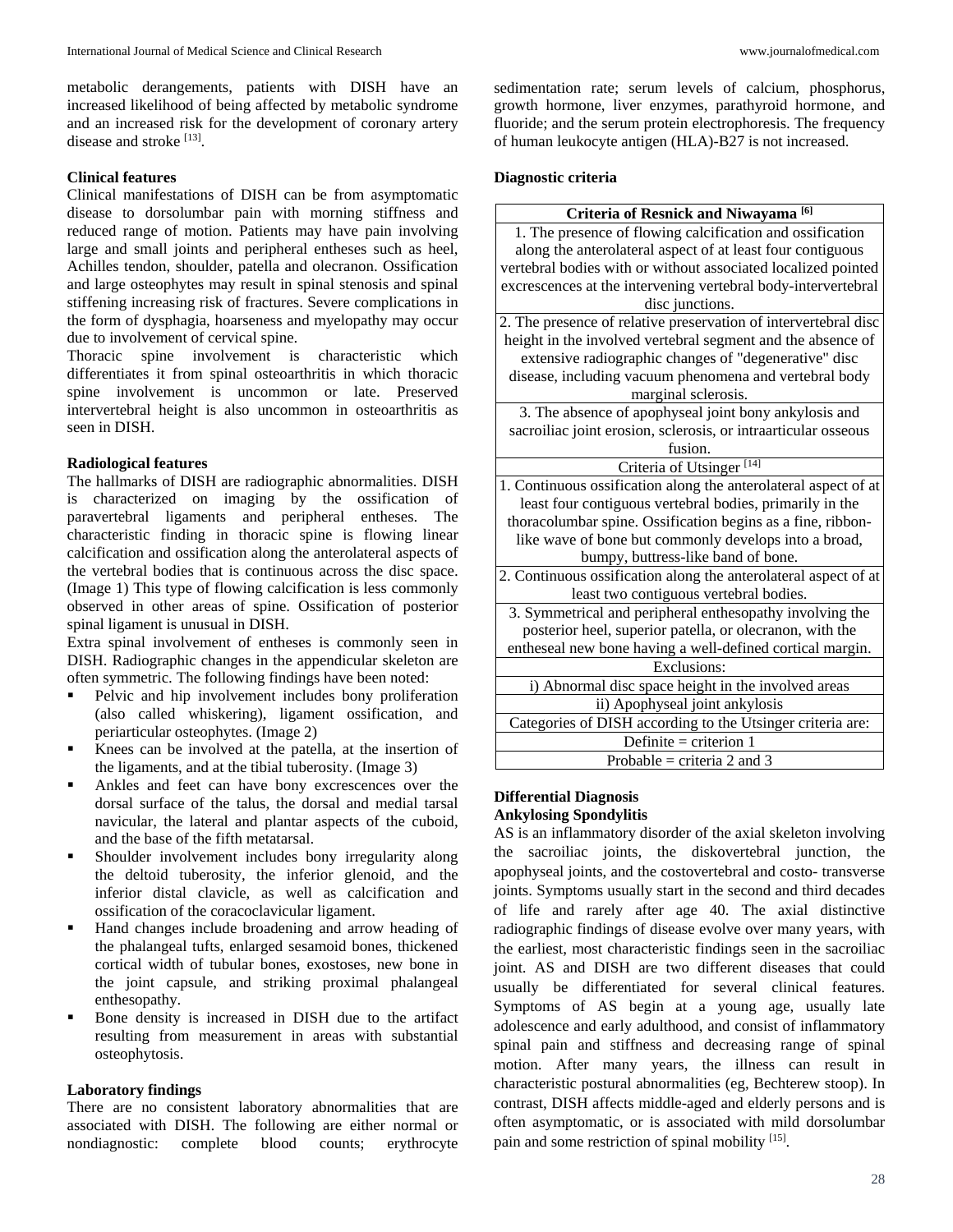#### **Treatment**

Therapy of diffuse idiopathic skeletal hyperostosis (DISH) is symptomatic and generally similar to the treatment of mild chronic low back pain, including physical therapy, exercise, and symptomatic pain management. No treatments have been documented to alter the disease course, and there have been no randomized trials examining the effectiveness of any interventions for the condition.



**Fig 1:** AP and Lateral view of spine showing flowing ligamentous calcifications ESP in dorsal spine.



**Fig 2:** AP Pelvis and bilateral hip showing bony proliferation (also called whiskering), ligament ossification, and periarticular osteophytes.